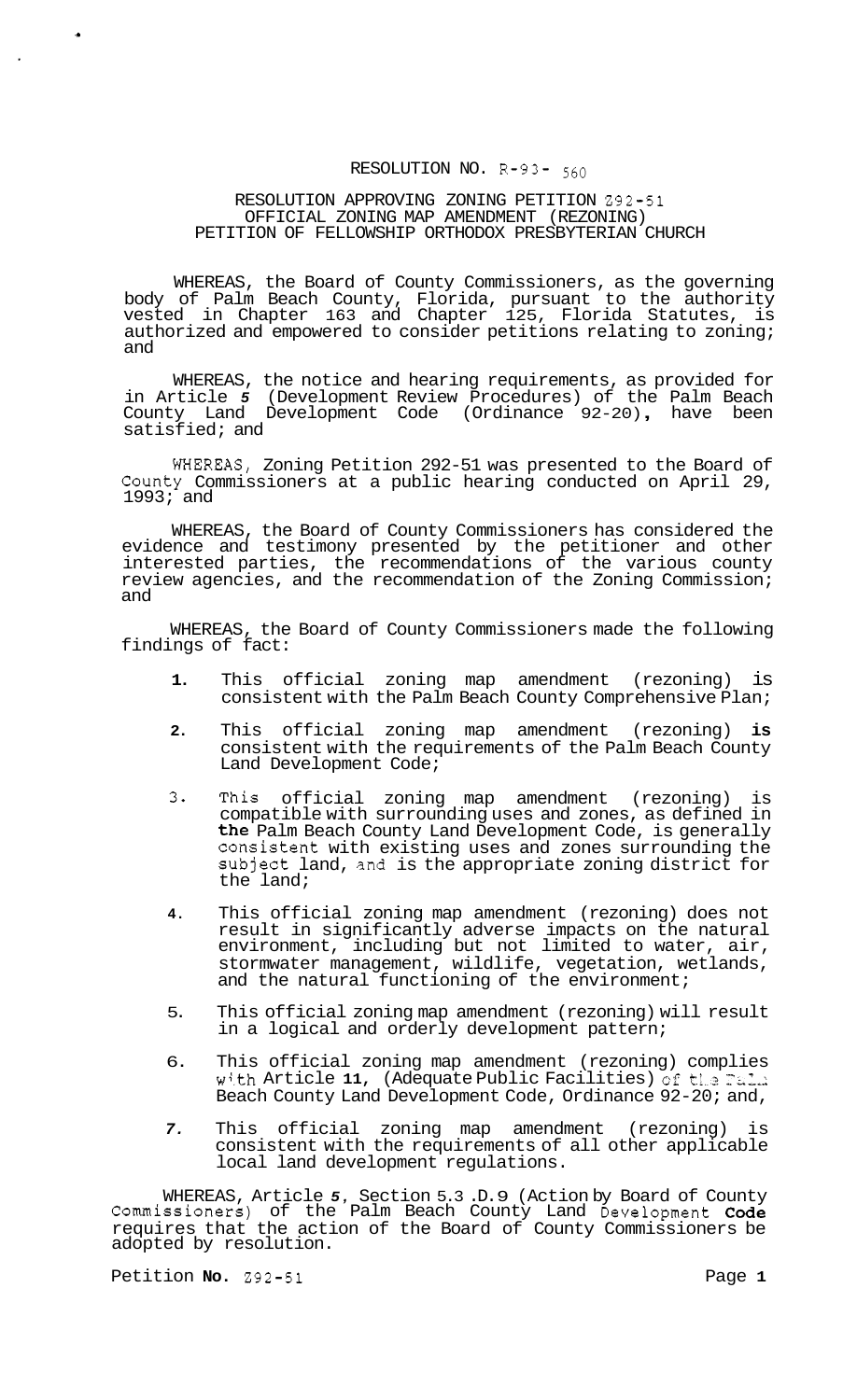NOW, THEREFORE, BE IT RESOLVED BY THE BOARD OF COUNTY COMMISSIONERS OF PALM BEACH COUNTY, FLORIDA, that Zoning Petition 292-51, the petition of FELLOWSHIP ORTHODOX PRESBYTERIAN CHURCH for a OFFICIAL ZONING **MAP** AMENDMENT (REZONING) from the AGRICULTURAL RESIDENTIAL (AR) ZONING DISTRICT to the RESIDENTIAL TRANSITIONAL (RT) ZONING DISTRICT on a parcel of land legally described in EXHIBIT A, attached hereto and made a part hereof, and generally located as indicated on a vicinity sketch attached as EXHIBIT B, attached hereto and made a part hereof, was approved on April 29, 1993.

Commissioner Newell moved for the approval **of** the Resolution.

The motion was seconded by Commissioner Roberts and, upon being put to a vote, the vote was as follows:

> Mary McCarty, Chair -- Absent Burt Aaronson -- Aye Ken Foster -- Aye Maude Ford Lee -- Absent Karen T. Marcus  $\begin{array}{ccc} \text{1} & \text{1} & \text{1} \\ \text{1} & \text{1} & \text{1} \\ \text{1} & \text{1} & \text{1} \\ \text{2} & \text{1} & \text{1} \\ \end{array}$ Warren Newell **--** Aye<br>Carol A. Roberts -- Aye Carol A. Roberts

The Chair thereupon declared that the resolution was duly passed and adopted this 29th day of April, 1993.

APPROVED AS TO FORM AND LEGAL SUFFICIENCY

PALM BEACH COUNTY, FLORIDA BY ITS BOARD OF COUNTY COMMISSIONERS .....,

 $RY:$ **COUNTY ATTORNEY** 

BY: **CLERK** צידנזי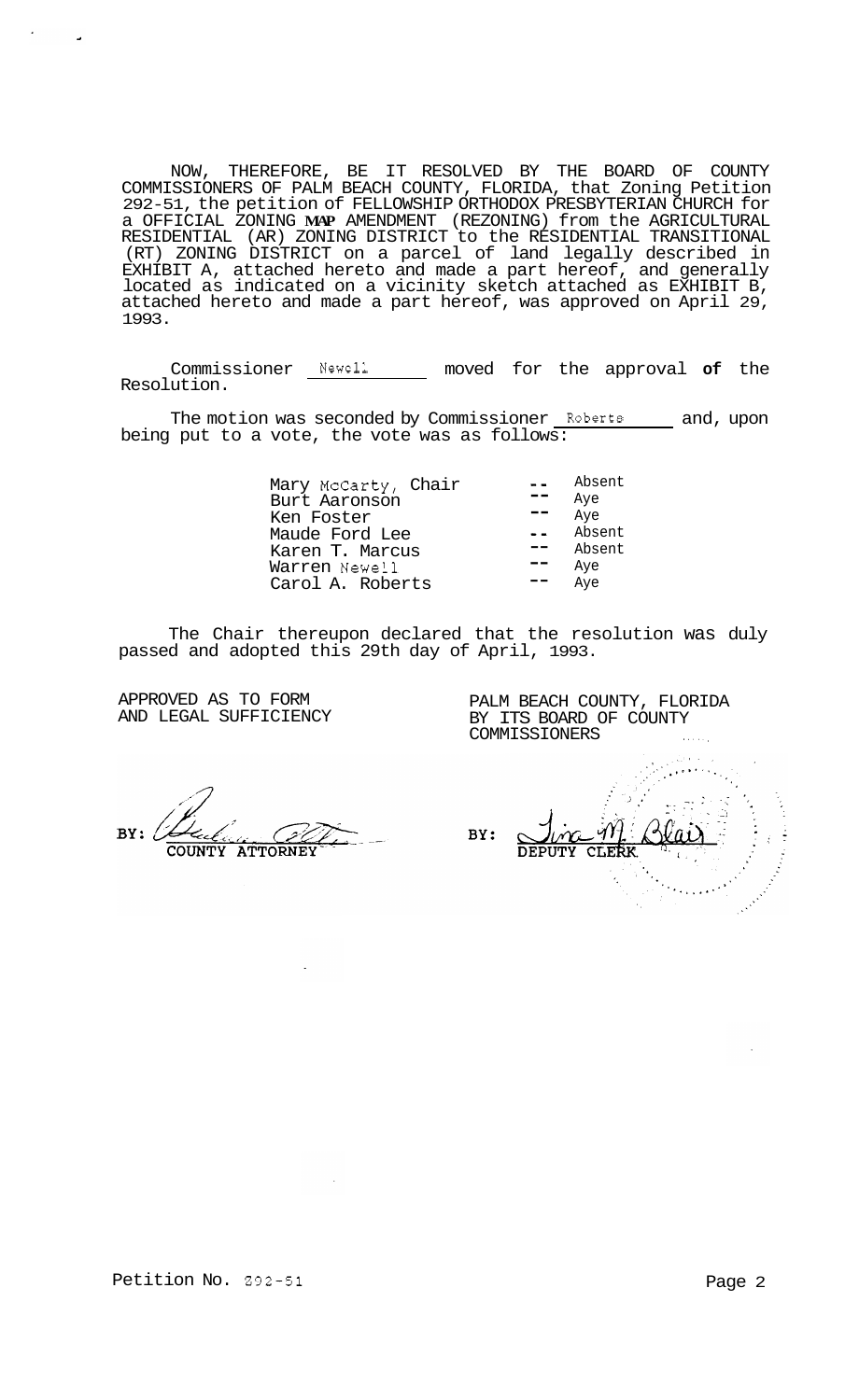### **EXHIBIT A**

## **LEGAL DESCRIPTION**

East 1/2 of the Northeast Quarter of the Northeast Quarter of the Northwest Quarter, Section 11, Township 45 South, Range 42 East, except the North 56 feet, East 70 feet, and the South 30 feet thereof for road and/or canal purposes, Palm Beach County, Florida (also known as Lot 1 *r* Block 8 of the unrecorded Plat of Palm Beach Ranches.)

 $\hat{A}$ 

 $\bullet$ 

 $\mathcal{L}_{\text{max}}$  and  $\mathcal{L}_{\text{max}}$